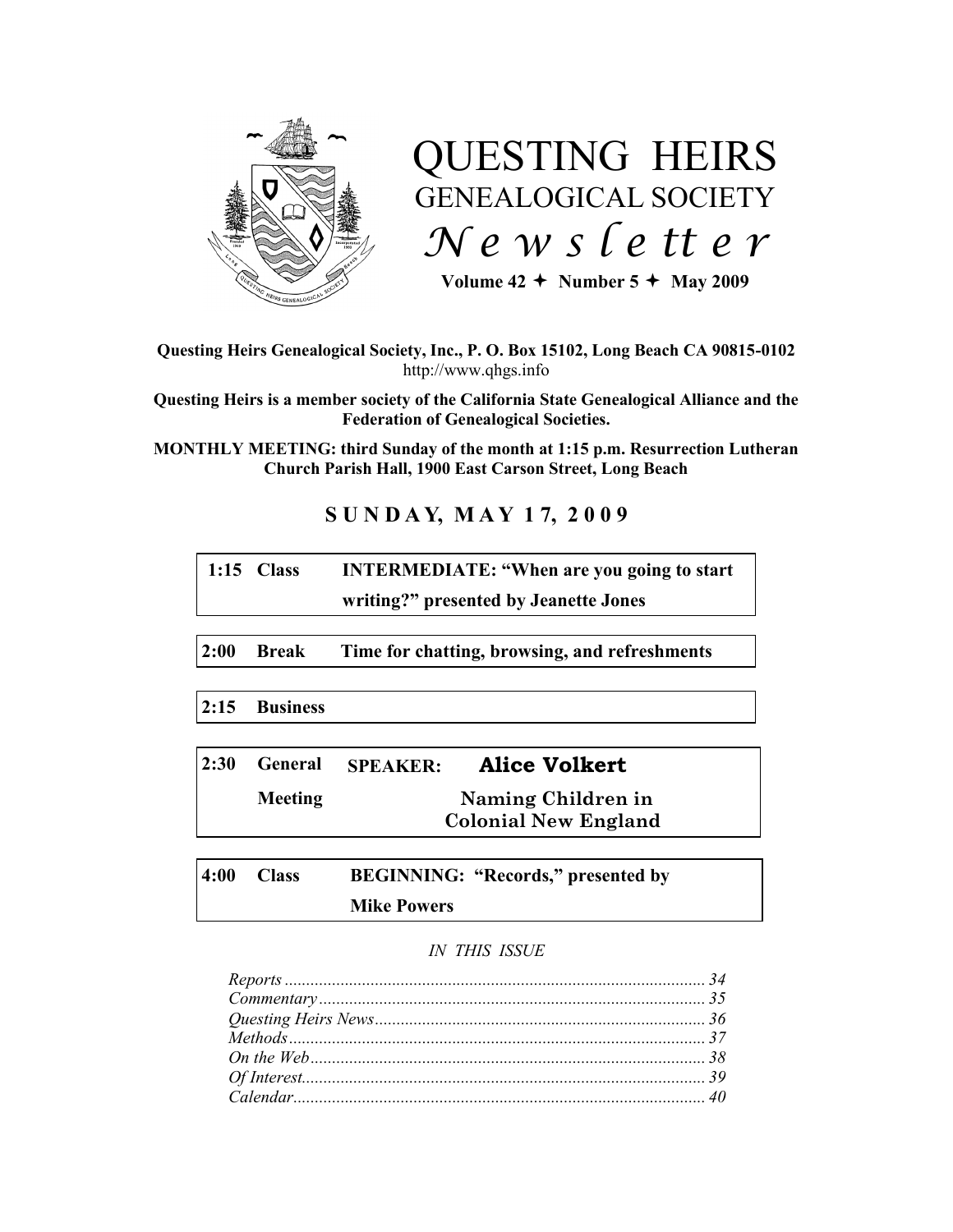#### **M A Y M E E T I N G**

# **INTERMEDIATE CLASS When are you going to start writing?**

Jeanette Jones will explain how she took up the challenge of writing the genealogies of her grandparents. There is no better way to organize your thoughts and move your research forward than by writing a family history. If you don't write the story of your family, what will become of your research? Jeanette makes an important point: writing the family story cannot be delayed indefinitely. Time to face up to the obstacles and start writing!

Jeanette has been a member of Questing Heirs for many years. She has served in numerous capacities on the Board of Directors and has recently been a member of the Nominating Committee.

#### **PROGRAM: Naming Children in Colonial New England**

Naming children in colonial New England was a lot more complicated than you would have thought! It had been thought that there was some 'rule' about first son named for the father's father and first daughter named for the mother's mother—or something like that. But the early colonists made their own rules! Frequently they named their first-born for themselves; sometimes they even made up names. You just have to hear this!

# **SPEAKER: ALICE COLBY VOLKERT**

Alice has been researching the descendants of Anthony and Susannah Colby of early Massachusetts for 20 years, or more—in her spare time—and is researching in preparation for a book on their descendants. She has been taking clients for only a few years, but has been associated with the Regional Family History Library in Orange, California, for many years. She has spoken at the 2008 UGA Family History and Genealogy Conference and at many local genealogy societies. She is on the board of the Southern California Chapter of the Association for Professional Genealogists and

hosts at the Orange County California Fair. Alice is also a principal of Sunburst Genealogy Charts.

# **R E F R E S H M E N T S Georgie (Peterson) LYONS (562) 432-4908**

Thanks to our April hosts: Marilyn BRASHER Cheryl TARDIFF Sandy HOLLANDSWORTH Mike OWENS

Our May hosts will be: Terry HAMILTON Jeanette JONES Rose PLESEK Connie WILLIAMS

# **M E M B E R S H I P R E P O R T John McCOY (562) 423-4962**

# APRIL MEETING ATTENDANCE Members: 32 Guests: 3

# **F I N A N C I A L R E P O R T David WERTS (562) 431-7790**

| March Income                              | \$<br>34.75 |
|-------------------------------------------|-------------|
| March Expenses                            | \$ 327.98   |
| <b>Bank Balance</b>                       | \$8,012.64  |
| (Includes \$5,000 from Priscilla Nielsen) |             |

*Copyright © 2009, Questing Heirs Genealogical Society, Inc.*

*Permission to reprint original items from this publication is granted, provided that the reprint is used for non-commercial, educational purposes, and that the following notice appears at the end of the article: Previously published in Questing Heirs Genealogical Society Newsletter, Vol. 42, No. 5, May 2009.*

*This newsletter is published monthly as a benefit for members of Questing Heirs; it is not meant to be sold. Those who are unable to attend our meetings but wish to subscribe to the newsletter may purchase a newsletter-only membership for \$12.00 a year. To join, please use the membership application on the outer cover of this newsletter.*

**E**

**P**

**O**

**R**

**T**

**S**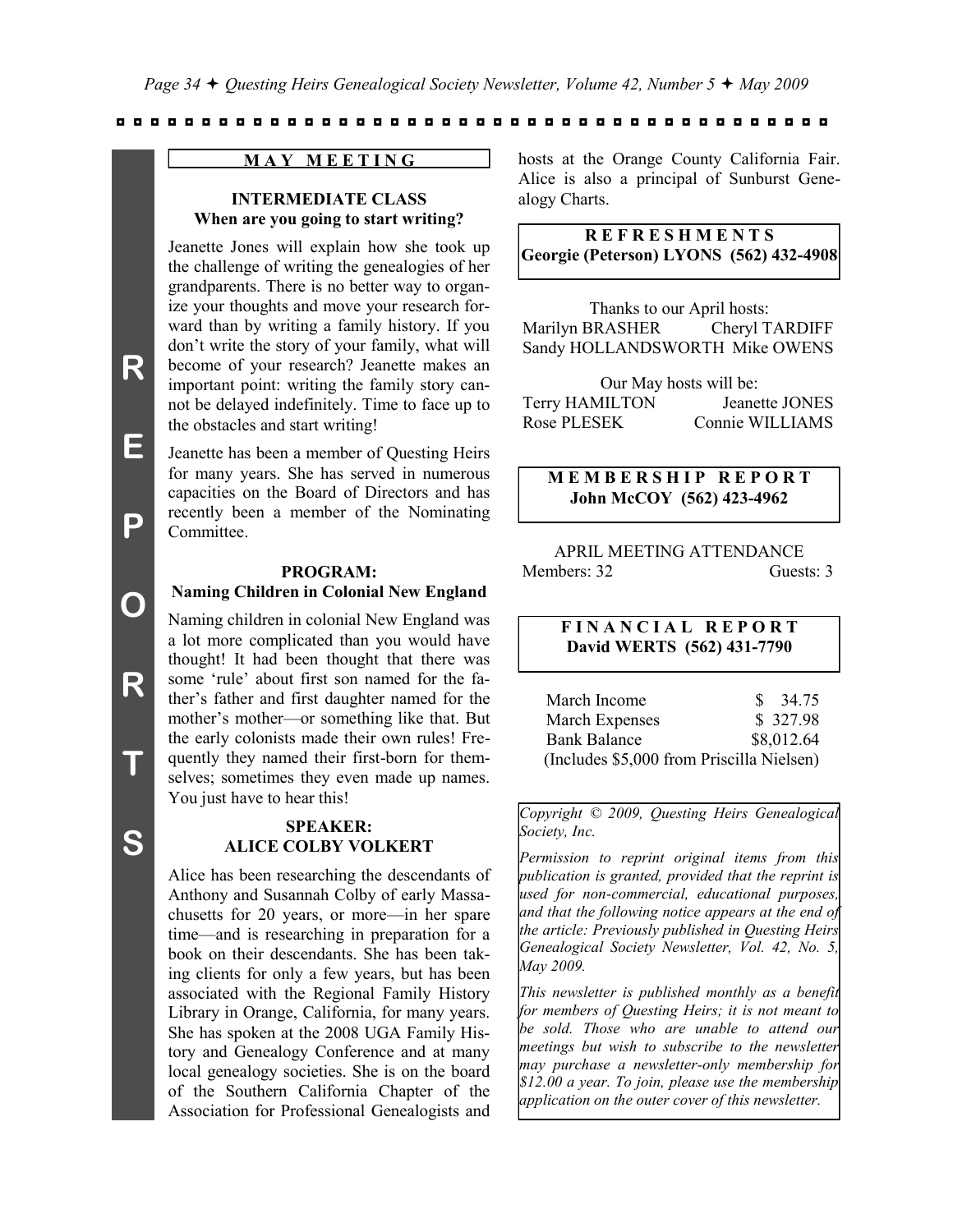LESSONS LEARNED ABOUT DIGITIZATION

by Dick Eastman



**M M E** I would suggest that every document available to mankind that has even the slightest amount of historical significance should be digitized, and multiple copies should be stored in multiple locations. As technology changes and the storage media of choice becomes obsolete, the images need to be copied to more modern media. History has proven that data maintenance and the copying of images is inexpensive and easily accomplished.

> One example is the Social Security Death Index. These records have been digitized for more than forty years. The original records that were recorded in the 1960s were done so at significant expense, and the results were stored on 80-column punch cards. While punch card readers are no longer available, the data is still available and much more easily accessed than ever before. The data that was originally stored on punched cards was later converted to magnetic tape, then converted to magnetic disks, and still later converted to optical disks (CD-ROM, DVD-ROM and Blu-Ray disks).

> I am guessing that only single copies of the original punched cards were created. However, as new media appeared, costs dropped. Storage on tape was cheaper than punch cards, storage on disks was cheaper than on tape, and so on and so forth. Each new generation of storage media seems to result in a huge drop in prices. Multiple copies of records became not only practical, but desirable. We now store the same data on CD, DVD, and Blu-Ray disks

for a fraction of the cost of the filing cabinets alone that were used to store punched cards! We can expect that pricing will continue to drop in the future.

The lessons learned from the Social Security Death Index and from tens of thousands of other data conversion efforts can be applied to the billions of records that have not yet been digitized.

For an example, let's consider the recent destruction of the city archives of Cologne, Germany. This repository was one of the largest municipal archives in Europe and held records dating back more than a millennium. Some documents are being salvaged from the rubble, but it is known that a high percentage of the holdings will never be seen again by historians, scholars, genealogists, or anyone else.

If those documents had been scanned and digitized in previous years, the loss still would have been significant, but something of value would have been left behind. Those same historians, scholars, and genealogists would still be able to study the documents, even though they no longer existed physically...

A few forward-thinking repositories are already involved in such efforts. FamilySearch, the genealogy organization sponsored by the Church of Jesus Christ of Latter-day Saints (the Mormons), is already converting millions of rolls of microfilm stored in a granite mountain. The National Archives of Great Britain, the National Archives of Scotland, and the U.S. National Archives and Records Administration all are digitizing millions of their most-requested documents. The Library of Congress has made digitized versions of collection materials available online since 1994, concentrating on its most rare collections and those unavailable anywhere else.

These are not "one time efforts." All of the organizations I have mentioned expect their *Continued on page 38*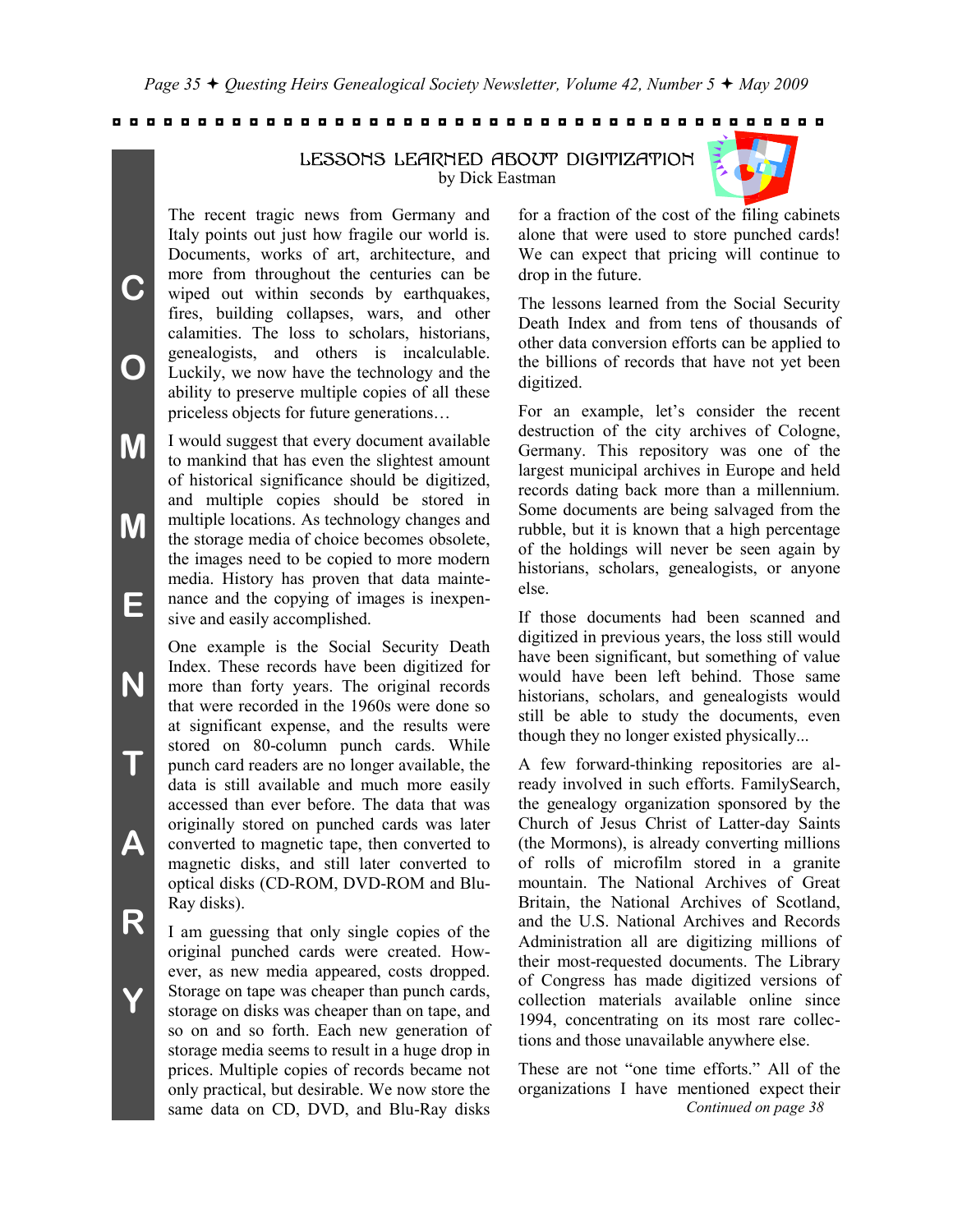

Georgie the Riveter!

by John McCoy

Once in a while, our programs don't come off as planned. That's what happened in April, when the presenter for the program on "Rosie" the Riveter" failed to show up. What to do?

In all the years I've been associated with Questing Heirs, I have come to appreciate the resourcefulness of our members. We have enough experience and expertise in our group to present almost any topic from within our ranks. So I was very pleased when Laurie Angel suggested that we share our family experiences from World War II, the era of Rosie the Riveter.

Not only did our members have many interesting experiences to share, but as the discussion developed, we discovered that we had an authentic riveter in our midst, Georgie Lyons. She became a riveter right out of high school. Her story was, as they say, riveting. She became more animated as the story unfolded: the times, the rivets, the tools, the airplanes! If you needed an explanation of how our members came to be so resourceful, so flexible and strong at the same time, look no further!

The American experience in World War II is an important part of the family history that we will pass on to the next generation. Be sure to interview your family members, and be sure to preserve their stories for the future!

## **MONEY-EARNING PROJECTS** by Dave Werts

Questing Heirs is a member of three programs that send us money, just for shopping at the stores we use anyway. They do, however, require some initial effort from our members to get the income rolling in.

The first is Ralphs Grocery. By registering your Rewards card, Ralphs will donate a small portion of whatever you buy at the store using

those cards to Questing Heirs. So far this year, we have had fewer members participating than last year. Perhaps this is because Ralphs required everyone to re-register their cards in August and September 2008, and not all may have done that. Nine members are currently registered, and we thank them for participating, but that is a small percentage of our membership.

A second source are stores and restaurants such as Macy's, Office Max, Eddy Bauer, Bristol Farms, Coco's, and Pick Up Stix—as well as American Airlines and Carnival Cruise Lines. They require registration and providing your credit card number, but it is not necessary to know whether an establishment is a member to use your credit card when you make a purchase. The contribution is automatically deducted and credited to Questing Heirs.

The third source are online sites, including Amazon, Café Press, Abe Books, and Footnote.com. For our society to receive a contribution from them, you just need to place your order at our website.

To enroll in any or all of these programs, go to http://www.qhgs.info, click on "Shop," and follow the directions.

# **PRESIDENT'S MESSAGE**

We were sad to learn that Loran Bures, our First Vice President, had to resign from the Board for health reasons. We're really going to miss his ideas and enthusiasm, but we do look forward to Loran and Trish coming to future meetings.

As 1st VP, Loran was in charge of Programs. He was also head of the Publicity and Public Relations Committee. If you feel that you could assume either of these responsibilities, please contact John McCoy at (562) 423-4962.

Sandy Bourassa has agreed to fill the position of Director-Past President in place of John. She will be at the FGS Conference in Raleigh, North Carolina, during our May meeting, but we will see her in June.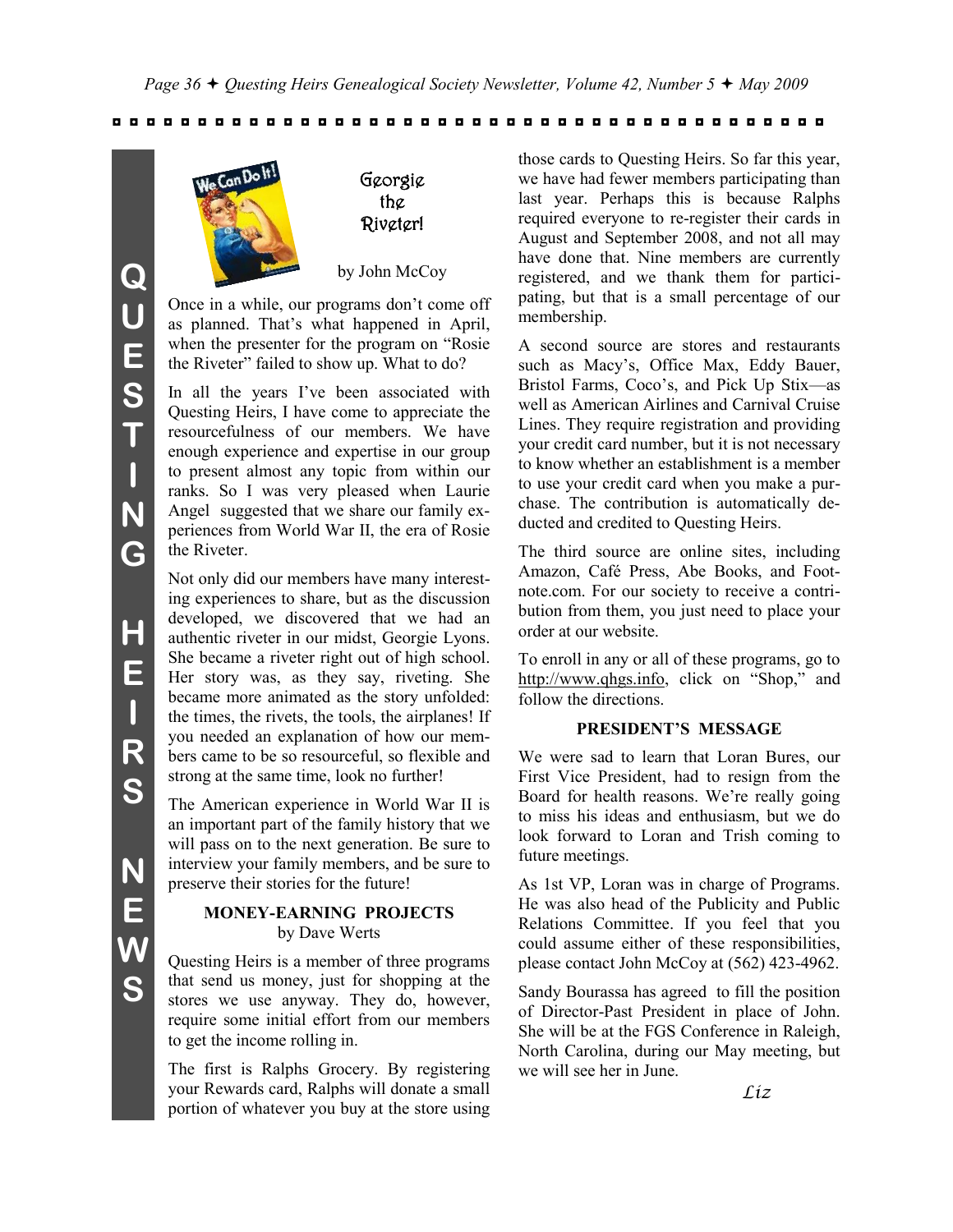#### **NEW TRICKS FROM OLD DOGS: A MINI-SODE ON THE 1930 CENSUS** by Arlene Eakle

Did you know...you can identify **CENSUS ethnic** entries in the 1930 census indexed images at Ancestry.com. On the search page fill in the surname, using the **predominant spelling** for that name, and the **place of residence**—state, county, town. Click search.

The entries will appear in family format father, mother, and all the kids in the order they appear in the census.

**M**

**E**

**T**

**H**

**O**

**D**

**S**

Next review the spelling variations at the end of the predominant spelling. Watch for the **places of birth** that match your interest. This will enable you to find related families with spelling alternatives.

Then review the **places of birth** for families from **different** places of residence. These entries will lead you to related families in other parts of the country.

Families you have interviewed often know they have relatives in other towns and other states—they just can't remember who. You can find them by matching places of birth.

Try this genealogy research strategy also for locating kinship networks prior to making searches in foreign countries of origin. The kin that surround your ancestor in America are often the same kin that surround your ancestor in his place of origin.

*This article appeared in Arlene's blog on 28 Dec 2008 at http://www.arleneeakle.com/wordpress.*

# **SPELLCHECK YOUR FAMILY HISTORY NOTES**

By Della Nielson Steineckert

If your record management program does not include a spell checker for an individual's notes, try this. It's fast, easy, and it works! Open a new, empty Word document and minimize it. Now open an individual's Notes page and copy it to your clipboard. (Yes, copy—don't cut yet!) Open the Word

document and paste the copied notes there. Draw a short line at the lower end. Select the spell check feature and work through the set of notes. When finished, copy the corrected set of notes and paste at the top of the individual's Notes page. When you are satisfied that all is well, highlight and delete the old set of notes below the line you added and then delete the corrected set on the Word document. Voila! Correctly spelled notes!

I use PAF and printed a list of all the names of individuals whose record contained notes (File > Print Reports > Lists > Individuals with Notes > Print.) I then worked through the list using the above idea.

*This Quick Tip appeared in* The Ancestry Weekly Journal *of 22 Dec 2008. Copyright © by The Generations Network, Inc.*

# **FAMILY HISTORY LIBRARY RESEARCH CLASSES ONLINE**

At the Family Search website you can find an online class titled "England Beginning Research." From the home page at http:// www.familysearch.org, under Family History Library in the middle of that page, click on Research Series and Special Events. Then, on the next page, click on Family History Library Research Series Online (in the left column).

The class covers five lessons:

- 1—Research Overview
- 2—Census Records  $\bullet$
- 3—Civil Registration
- 4—Church Records
- 5—Find Your Ancestors

You can watch the video online, download it, and print a class outline as well as two other handouts.

# **GENEALOGY TAGLINES**

- $\bullet$ Only a genealogist regards a step backwards as progress.
- Genealogists are time unravelers.
- Genealogy: It's all relative in the end.  $\bullet$
- Friends come and go, but relatives tend to accumulate.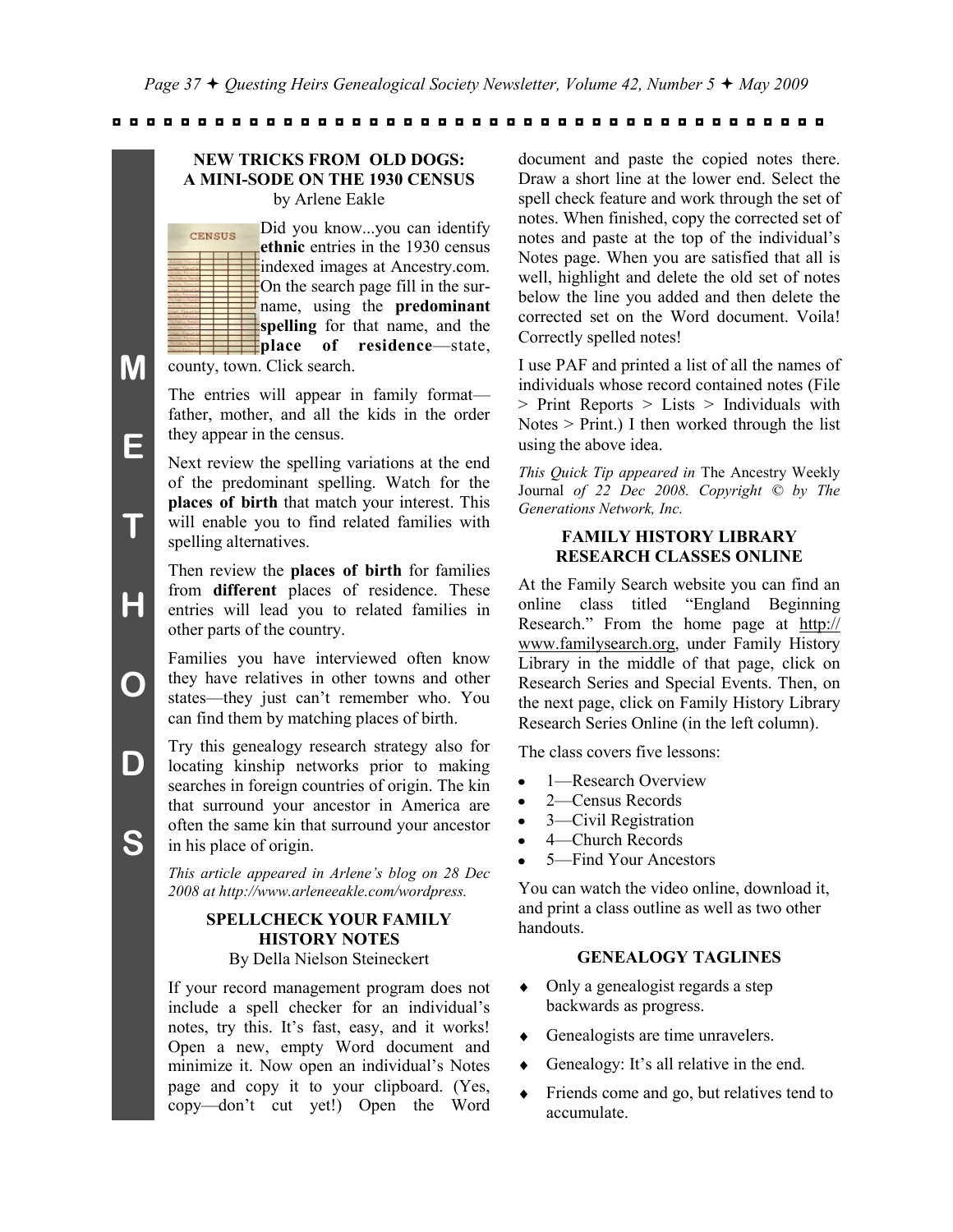# **250 MILLION RECORDS TRANSCRIBED**

As of 23 April 2009, FamilySearch volunteers transcribed their 250 millionth historical record. This online initiative started in January 2006 with a few thousand volunteers has now grown to be the largest Web-based initiative of its kind with over 100,000 volunteers worldwide.

**N T H** For decades, FamilySearch has allowed the public to use its collection for free through 4,500 family history centers throughout the world. In 2005, it began to improve access to its collection by converting microfilm to digital images that could be searched online. The next step was to create an online tool that volunteers around the world could use to look at the digital images and extract relevant data that could then be published online in searchable indexes linked to the digital images. FamilySearch indexing is that tool.

> ―What makes the 250 million record milestone even more impressive is the fact that each record was actually indexed at least twice to ensure accuracy," reported Paul Nanta, FamilySearch public affairs manager.

In 2006, FamilySearch volunteers indexed a total of 11 million records. "Today, thanks to the growth in our volunteer numbers, FamilySearch volunteers are now transcribing about a million names per day," Nanta said.

FamilySearch, at any given time, has over 35 online indexing projects underway—many of them international projects. Completed indexes are ultimately made available online for public access through FamilySearch.org or through a family history center.

*The complete announcement may be found by clicking on the title under "News & Events" at http://www.familysearch.org.*

# **POPULAR GENEALOGICAL WEBSITES**

Kory Meyerlink, MLS, AG, FUGA, of Pro-Genealogists has published his list of the 50 Most Popular Genealogy Websites for 2009.

You can check out the list at http://www. progenealogists.com/top50genealogy2009.htm to see if there are any interesting ones that you've missed. In addition, because of the increasing number of genealogy blogs online, you will also find a list of the 25 most popular at: http://www.progenealogists.com/ top25blogs 2009.htm.

# ß.

#### *Continued from page 35…*

digitization efforts to continue more or less forever. Smaller archives, libraries, and museums are also beginning to see the benefits of digitization. Not only can they make their materials available to more patrons in more locations, but they also can save on building costs. Placing research materials online means a probable cost reduction in making these physical materials available to the general public. The holding organizations do not need to spend as much money on public reading rooms, rest rooms, microfilm equipment, open stacks, and personnel to serve the general public.

The repositories can offer smaller reading rooms and produce the material by reservation only. The new business plan is that any person who wishes to look at materials would first look at them online, If the online images prove to be insufficient, he or she then can schedule an appointment in the new (smaller) reading room, and the materials can be retrieved from the cramped stacks in advance and delivered to the reading room in time for the appointment...

Digitizing of records appears to be a win/win situation: it preserves information and also makes that information more widely available to those who cannot travel to the holding repository.

What is your local organization doing about preserving its most precious resource: information?

*The complete article appeared in Dick Eastman's blog on 8 April 2009 at http://blog.eogn.com. Copy -right © 2009 by Richard W. Eastman.*

**E**

**B**

**W**

**E**

**O**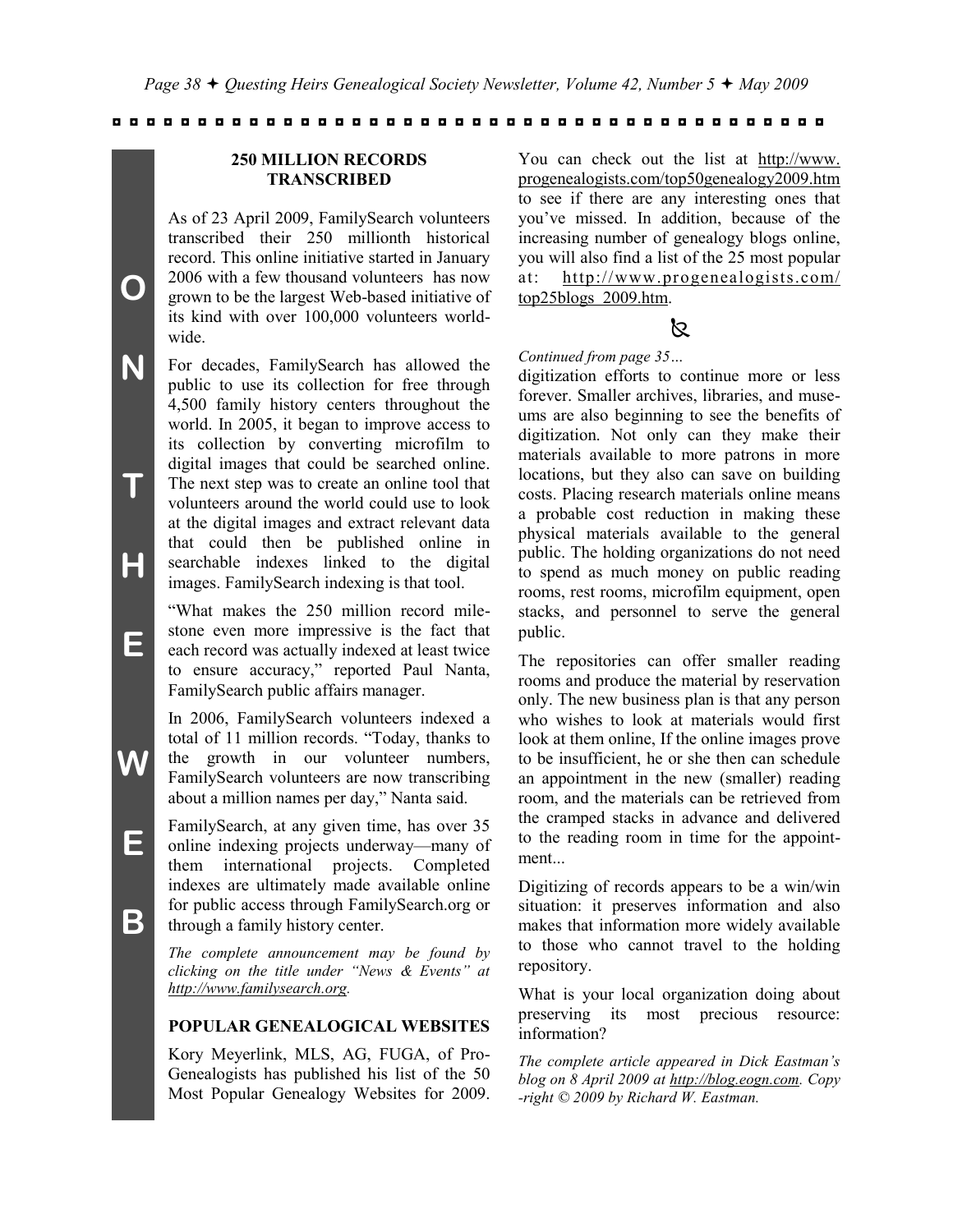#### **THE MEDIA CORNER** by Penny Nugent

It is a given that genealogists never have enough family photographs. No matter how many we may possess, we always wish we had

more. Now a way to enlarge your photo collection is as close as the nearest antique swap meet: stereopticon cards.



These cards hold pictures of a world that was available for discovery in every Victorian drawing room. Using a viewer and various sets of cards, one could travel to Italy, France, Buenos Aires, Tokyo—armchair destinations were endless—and, thanks to the double images, the scenes depicted were in 3-D! Wherever your ancestors came from, there is probably a set of cards that shows the town, city, or country of their origin.

What did your ancestors do for a living? Did they work in the lumber camps of Upper Michigan? Were they child laborers in the silk mills of New England? Did they use horses to



pull their plows across the plains of Kansas or mine for coal in the hills of Pennsylvania? Whatever they

did, the chances are good that you do not have any pictures of them at work because old photographs of people actually engaged in employment are very rare. The largest source of "people at work" photos from the late 1800's and early 1900's is stereopticon cards.

Maybe your ancestors left for the United States from the ports of Naples, Hamburg, Liverpool or Buenos Aires. Do you have a picture of their port of departure that was taken in the late 1800s? Stereopticon cards are a great source of seaport photos, too.

Because the stereopticon "craze" was pretty well over by 1920, these cards also hold pictures of a world that no longer exists: peasants farming the fields of Italy in their "native costume," lumbermen driving six-horse teams that pulled enormous sleds of logs through the forests of Minnesota, residents promenading

in the plazas of downtown Buenos Aires, Navy recruits lined up in New Jersey for commissioning during WWI. The subjects are endless; and, because most of the pictures are actual black-and-white photographs, the quality of the images is very good—much better than pictures in a book.

Stereopticon cards are an invaluable source for all genealogists, and I urge you to go out and find some at the next swap meet you attend.

## **THE 2010 CENSUS AND YOU**

As every genealogist knows, a national census is taken in the United States every ten years the next one being scheduled for 2010. The census isn't created for genealogists, of course. The data is used to distribute Congressional seats to states, to make decisions about what community services to provide, and to distribute federal funds to local, state and tribal governments each year. The data collected is of great interest to genealogists, however.

You can contribute to the success of the next census by becoming a census taker. Census takers usually work in their own neighborhoods or communities. They work varied hours, normally 20 to 40 hours per week. Assignments can last up to several weeks. They perform two main kinds of work: updating address lists and conducting interviews. Applicants for a census job are considered for both types of work.

This is a good job for retirees, students, and job seekers. It is a good way to earn extra money. Qualifications include being a U. S. citizen, at least 18 years old, having a valid Social Security number and driver's license. For more details, visit http://2010.census.gov/ 2010censusjobs. To apply, you can download an application online or call 1-866-861-2010.



**United States C E N S U S 2 0 1 0**

**S**

**T**

**O**

**F**

**I**

**N**